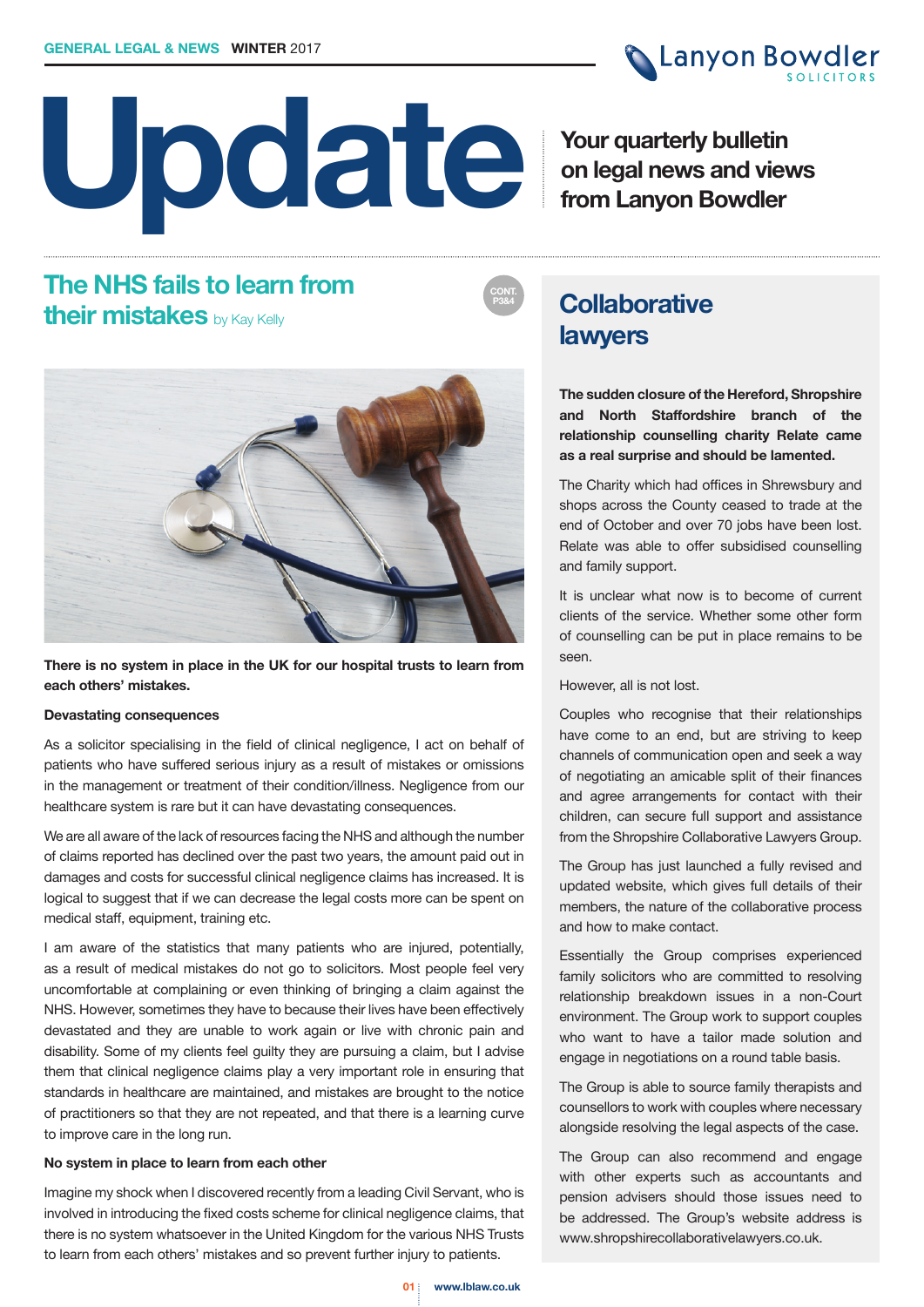"Very informative, helpful, good advice."

Ms E Miller, Oswestry

## **Drug driving - some progress at last** by Stephen Scully



**I have previously commented on the new drug driving offence that came into force in March 2015. Like so many others in the Criminal Justice system, we have been hoping for the Sentencing Guidelines Council to release a guideline to avoid the risk of inconsistent sentencing from one day to the next.**

'Guidance' has now been released as there is still "insufficient reliable data available from the Department for Transport upon which the Sentencing Council can devise a full guideline". The guidance can be summarised as follows:

## **Driving or attempting to drive**

- No factors increasing seriousness starting point of Band C Fine and a ban of 12-22 months.
- One or more factors increasing seriousness starting point Community Order and a ban of 23-28 months
- One or more factors increasing seriousness and one or more aggravating factors that increase seriousness - starting point Custody threshold passed and a ban of 29-36 months
- Having established a starting point, the court should consider additional factors that may make the offence more or less serious (see below)

#### **In charge**

- No factors increasing seriousness starting point of Band B Fine and licence endorsed by 10 penalty points.
- If there are factors increasing seriousness court should increasing sentence based on level of seriousness
- One or more factors increasing seriousness and one or more aggravating features - Community Order threshold likely to be passed and a ban should be considered
- One or more factors increasing seriousness and a greater number of aggravating features - a short custodial sentence of up to 12 weeks imprisonment and a ban should be considered.
- Having established a starting point, the court should consider additional factors that may make the offence more or less serious (see below)

#### **Factors that increase seriousness (this is an exhaustive list)**

- Evidence of another specified drug or of alcohol in the body\*
- Evidence of an unacceptable standard of driving
- Driving (or in charge of) an LGV, HGV or PSV
- Driving (or in charge of) a vehicle driven for hire or reward

## **Aggravating factors (non-exhaustive)**

- Previous convictions having regard to a) the nature of the offence to which the conviction relates and its relevance to the current offence;
- and b) the time that has elapsed since the conviction
- Location e.g. near school
- Carrying passengers
- High level of traffic or pedestrians in the vicinity
- Poor road or weather conditions

## **Mitigating factors (non-exhaustive)**

- No previous convictions or no relevant/recent convictions
- **Remorse**
- Good character and/or exemplary conduct
- Age and/or lack of maturity where it affects the responsibility of the offender
- Mental disorder or learning disability
- Sole or primary carer for dependent relatives
- Very short distance driven
- Genuine emergency established

One point of interest is that the Council have specified that Cocaine and Benzoylecgonine (BZE) shall be treated as one drug as they both occur in the body as a result of cocaine use rather than polydrug use. I have recently successfully appealed a case at the Crown Court on behalf of a defendant submitting such an argument prior to release of this guidance.

The Council have also clarified that 6-Monoacteylmorphine and Morphine shall also be treated as one drug as they both occur in the body as a result of heroin use.

Likewise, Diazepam and Temazepam shall be treated as one drug as they also both occur in the body as a result of Temazepam use.

In light of this guidance, should anybody wish to discuss a pending case, or indeed a previous matter where they feel that the sentence was manifestly excessive then they should contact me for a discussion on 0800 652 3371.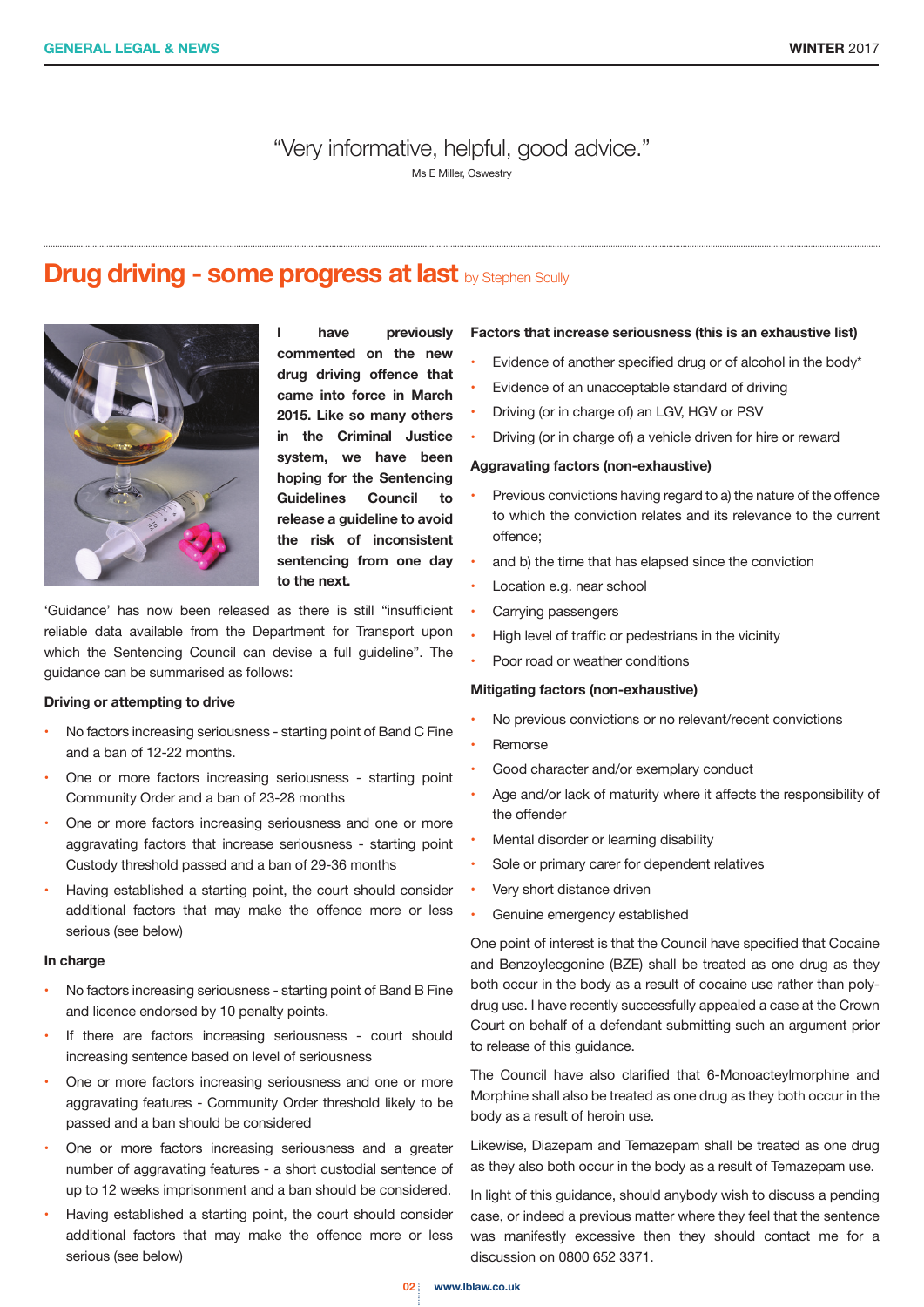"Lanyon Bowdler did exactly what they said they would do."

Mr C Dean, Ruyton XI Towns

## **Cohabitation**



**The fact that a Google search for the term "common law wife" (or husband) throws up so many respected sites all falling over themselves to disabuse people of the notion that the term has any legal status, is surely a reflection of how much people are still acting in the mistaken belief that they have more rights and protections than they actually do.**

The law surrounding the property rights of unmarried couples when their relationship breaks down can be complex and remains hotly-debated. Three recent high-profile cases demonstrate that, even after complex and costly proceedings, the awards being made to successful claimants are quite modest. In fact, the Court of Appeal reduced the award of one claimant from £1.3 millions to £500,000 - a severe blow by anyone's standards but, lurking behind the scenes, there is often a procedural doublewhammy in the form of an order that the unsuccessful party pays the other party's legal costs. The inevitable effect of the resulting financial hardship is amplified when there are dependent children.

As ever, prevention is better than cure and careful holistic advice at the outset can prevent a good deal of anguish and expense further down the line if all does not go to plan.



## **THE NHS FAILS TO LEARN FROM THEIR MISTAKES**

*Continued from page 1...*

This information appalled me because we see the same incidents of negligence repeated again and again followed by the same defences and yet resulting in an award for damages for the injured patient. Legal costs are effectively driven up by the NHS fighting cases which they have lost in the past. Some examples are failures to carry out the mandatory triple assessment when a woman presents with a breast lump, leading to a long delay in diagnosis and treatment, failures to check blood test results after a patient has been discharged from hospital and ensure that abnormalities are investigated, failures to err on the side of caution and proceed to emergency caesarean section in labour when there are signs of maternal infection and baby in distress, and failures in surgery to check that nicked internal organs are repaired before closing.

Apparently lessons learned from clinical negligence cases may be communicated within a hospital trust but are not shared amongst the other hospital trusts in the UK. So if a mistake injures a patient in Bournemouth the circumstances will not be communicated to Shrewsbury.

#### **The NHS is fundamentally failing the public**

We all make mistakes all the time and the important thing is learning from them. This is something we tell our children from the age of infancy. The National Aviation Authority has mandatory occurrence reporting when something goes wrong. Learning from accidents and incidents is part of every safety professional's toolkit and yet our own National Health System has no provision for this learning. It is the way we all improve. Mistakes have the power to turn you into something better than you were before. If there are less mistakes there will be less claims and therefore legal costs will be reduced.

Instead the government is trying to reduce its legal costs bill by introducing fixed costs so that regardless of the amount of work undertaken, a solicitor will only be entitled to a finite sum for their efforts to win a case, and maximise damages for the injured patient.

#### **We abandon many cases**

In order to maintain profitability and remain in business, solicitors will have to ensure they work within the costs limits allowed rather than be paid for the work necessary on a case. I am afraid this will mean that it is not likely to be commercial for us to investigate and scrutinise the case in detail and question both lay and expert witnesses thoroughly, in order to obtain the best evidence. My department has been approaching cases like this for many years and consequently we win far more cases than the national average; we have a reputation for maximising damages and 'going the extra mile' for our clients. There are many cases that we abandon following investigation, because we discover the patient has been injured as a result of bad luck rather than negligence. Usually we are acting under a 'no win no fee' agreement and do not get paid for the work we have done in investigating the unsuccessful case.

Dropping cases due to lack of expert evidence is part of our work because although we are Law Society and AvMA panel specialist clinical negligence lawyers, we are not specialised doctors. We really only know whether a case is likely to be successful once we have instructed the correct medical expert, who has the specific intrinsic knowledge to provide an opinion upon what went wrong in a particular case. For example, if a patient suffers paralysis because red flag symptoms were missed indicating urgent spinal surgery, you need to go to a Consultant Neurosurgeon with significant experience in operating in these circumstances.